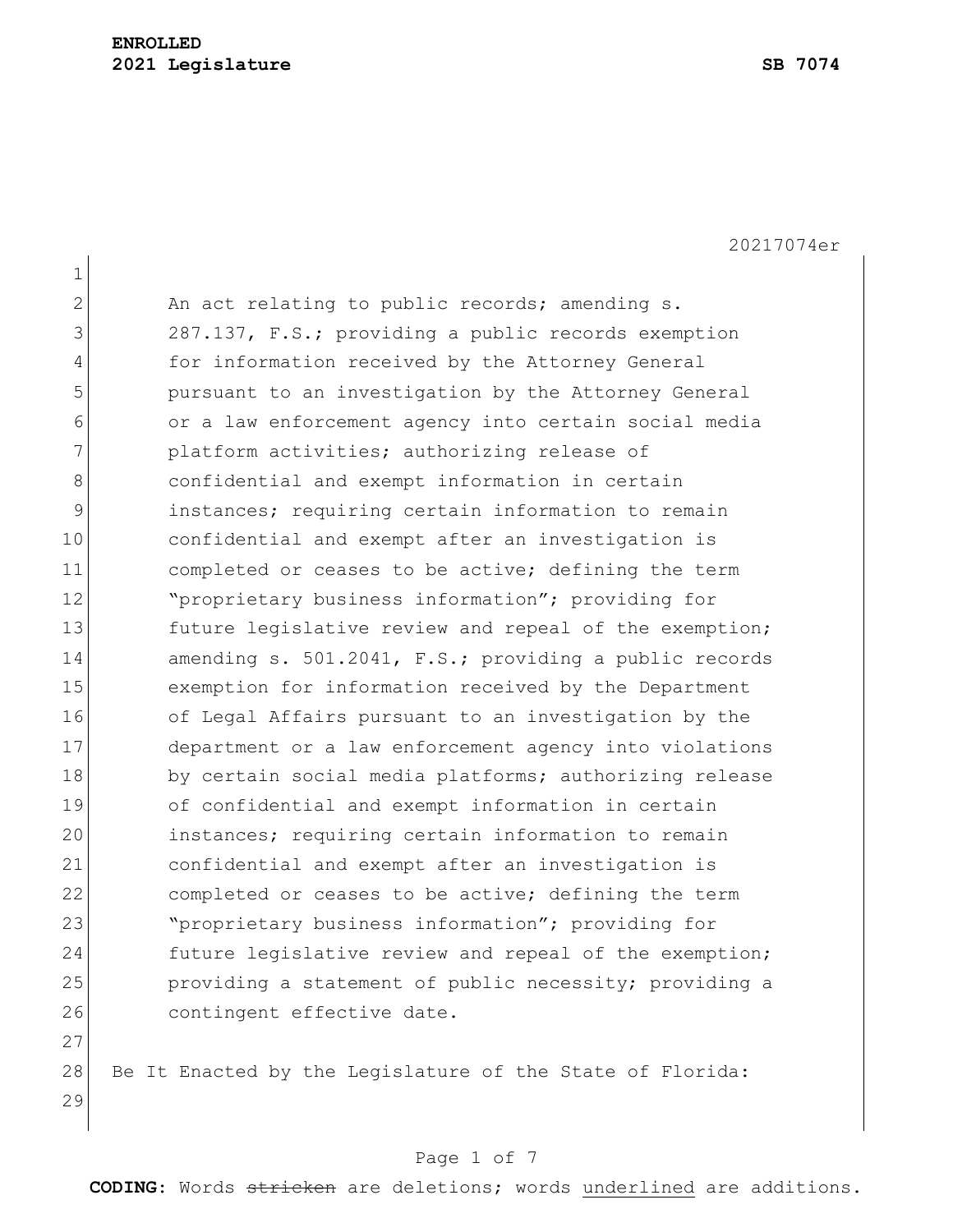#### **ENROLLED 2021 Legislature SB 7074**

|    | 20217074er                                                       |
|----|------------------------------------------------------------------|
| 30 | Section 1. Subsection (8) is added to section 287.137,           |
| 31 | Florida Statutes, as created by SB 7072, 2021 Regular Session,   |
| 32 | to read:                                                         |
| 33 | 287.137 Antitrust violations; denial or revocation of the        |
| 34 | right to transact business with public entities; denial of       |
| 35 | economic benefits.-                                              |
| 36 | (8) (a) All information received by the Attorney General         |
| 37 | under paragraph (3) (d) pursuant to an investigation by the      |
| 38 | Attorney General or a law enforcement agency is confidential and |
| 39 | exempt from s. $119.07(1)$ and s. $24(a)$ , Art. I of the State  |
| 40 | Constitution until such time as the investigation is completed   |
| 41 | or ceases to be active. This exemption shall be construed in     |
| 42 | conformity with $s. 119.071(2)$ (c).                             |
| 43 | (b) During an active investigation, information made             |
| 44 | confidential and exempt pursuant to paragraph (a) may be         |
| 45 | disclosed by the Attorney General:                               |
| 46 | 1. In the performance of his or her official duties and          |
| 47 | responsibilities; or                                             |
| 48 | 2. To another governmental entity in performance of its          |
| 49 | official duties and responsibilities.                            |
| 50 | (c) Once an investigation is completed or ceases to be           |
| 51 | active, the following information received by the Attorney       |
| 52 | General shall remain confidential and exempt from s. 119.07(1)   |
| 53 | and s. 24(a), Art. I of the State Constitution:                  |
| 54 | 1. All information to which another public records               |
| 55 | exemption applies.                                               |
| 56 | 2. Personal identifying information.                             |
| 57 | 3. A computer forensic report.                                   |
| 58 | 4. Information that would otherwise reveal weaknesses in a       |

# Page 2 of 7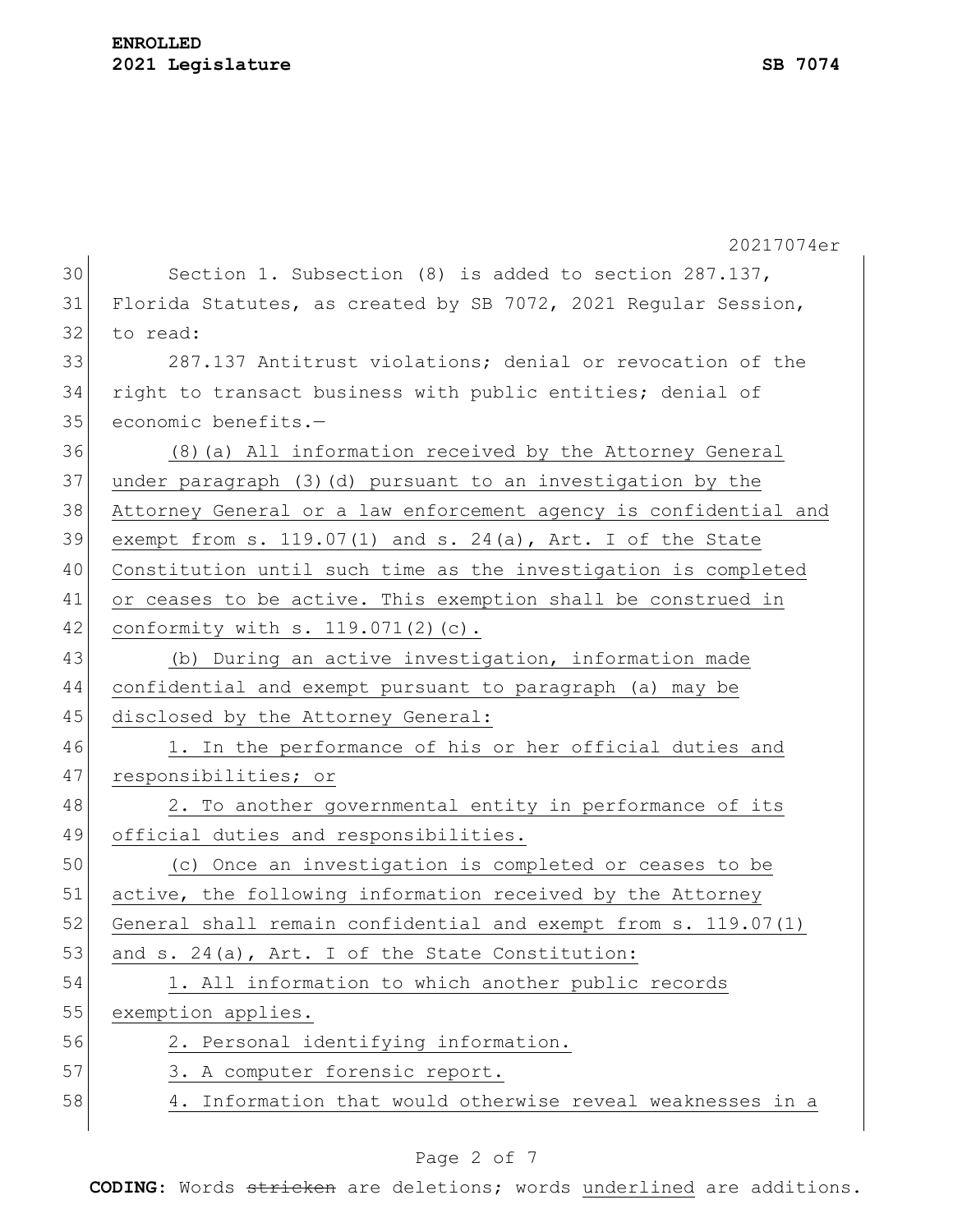|    | 20217074er                                                       |
|----|------------------------------------------------------------------|
| 59 | business' data security.                                         |
| 60 | 5. Proprietary business information.                             |
| 61 | (d) For purposes of this subsection, the term "proprietary       |
| 62 | business information" means information that:                    |
| 63 | 1. Is owned or controlled by the business;                       |
| 64 | 2. Is intended to be private and is treated by the business      |
| 65 | as private because disclosure would harm the business or its     |
| 66 | business operations;                                             |
| 67 | 3. Has not been disclosed except as required by law or a         |
| 68 | private agreement that provides that the information will not be |
| 69 | released to the public;                                          |
| 70 | 4. Is not publicly available or otherwise readily                |
| 71 | ascertainable through proper means from another source in the    |
| 72 | same configuration as received by the Attorney General; and      |
| 73 | 5. Includes:                                                     |
| 74 | a. Trade secrets as defined in s. 688.002.                       |
| 75 | b. Competitive interests, the disclosure of which would          |
| 76 | impair the competitive advantage of the business that is the     |
| 77 | subject of the information.                                      |
| 78 | (e) This subsection is subject to the Open Government            |
| 79 | Sunset Review Act in accordance with s. 119.15 and shall stand   |
| 80 | repealed on October 2, 2026, unless reviewed and saved from      |
| 81 | repeal through reenactment by the Legislature.                   |
| 82 | Section 2. Subsection (10) is added to section $501.2041$ ,      |
| 83 | Florida Statutes, as created by SB 7072, 2021 Regular Session,   |
| 84 | to read:                                                         |
| 85 | 501.2041 Unlawful acts and practices by social media             |
| 86 | platforms.-                                                      |
| 87 | (10) (a) All information received by the department pursuant     |
|    |                                                                  |

# Page 3 of 7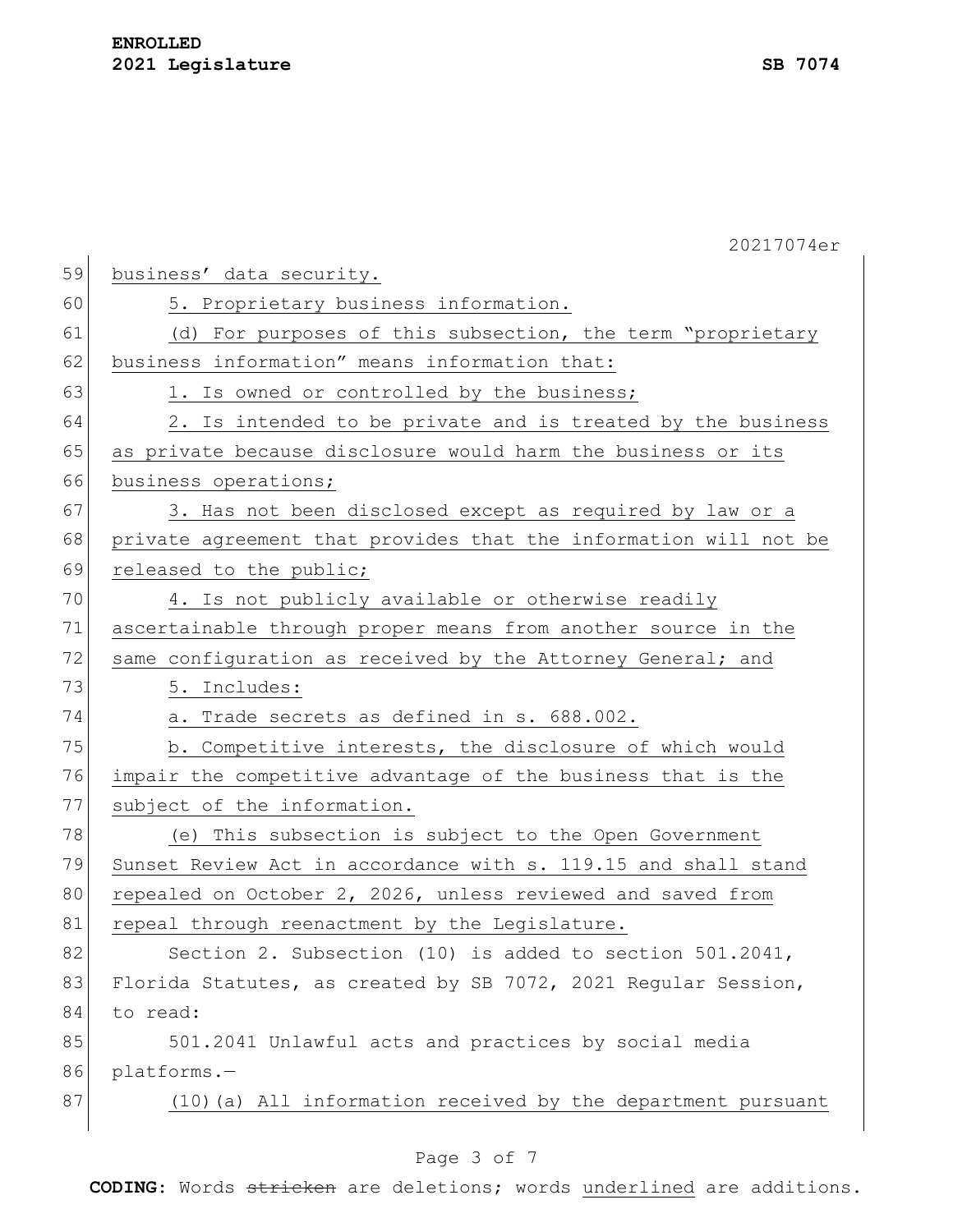|     | 20217074er                                                       |
|-----|------------------------------------------------------------------|
| 88  | to an investigation by the department or a law enforcement       |
| 89  | agency of a violation of this section is confidential and exempt |
| 90  | from s. 119.07(1) and s. 24(a), Art. I of the State Constitution |
| 91  | until such time as the investigation is completed or ceases to   |
| 92  | be active. This exemption shall be construed in conformity with  |
| 93  | s. $119.071(2)(c)$ .                                             |
| 94  | (b) During an active investigation, information made             |
| 95  | confidential and exempt pursuant to paragraph (a) may be         |
| 96  | disclosed by the department:                                     |
| 97  | 1. In the performance of its official duties and                 |
| 98  | responsibilities; or                                             |
| 99  | 2. To another governmental entity in performance of its          |
| 100 | official duties and responsibilities.                            |
| 101 | (c) Once an investigation is completed or ceases to be           |
| 102 | active, the following information received by the department     |
| 103 | shall remain confidential and exempt from s. 119.07(1) and s.    |
| 104 | 24(a), Art. I of the State Constitution:                         |
| 105 | 1. All information to which another public records               |
| 106 | exemption applies.                                               |
| 107 | 2. Personal identifying information.                             |
| 108 | 3. A computer forensic report.                                   |
| 109 | 4. Information that would otherwise reveal weaknesses in a       |
| 110 | business' data security.                                         |
| 111 | 5. Proprietary business information.                             |
| 112 | (d) For purposes of this subsection, the term "proprietary       |
| 113 | business information" means information that:                    |
| 114 | 1. Is owned or controlled by the business;                       |
| 115 | 2. Is intended to be private and is treated by the business      |
| 116 | as private because disclosure would harm the business or its     |
|     |                                                                  |

# Page 4 of 7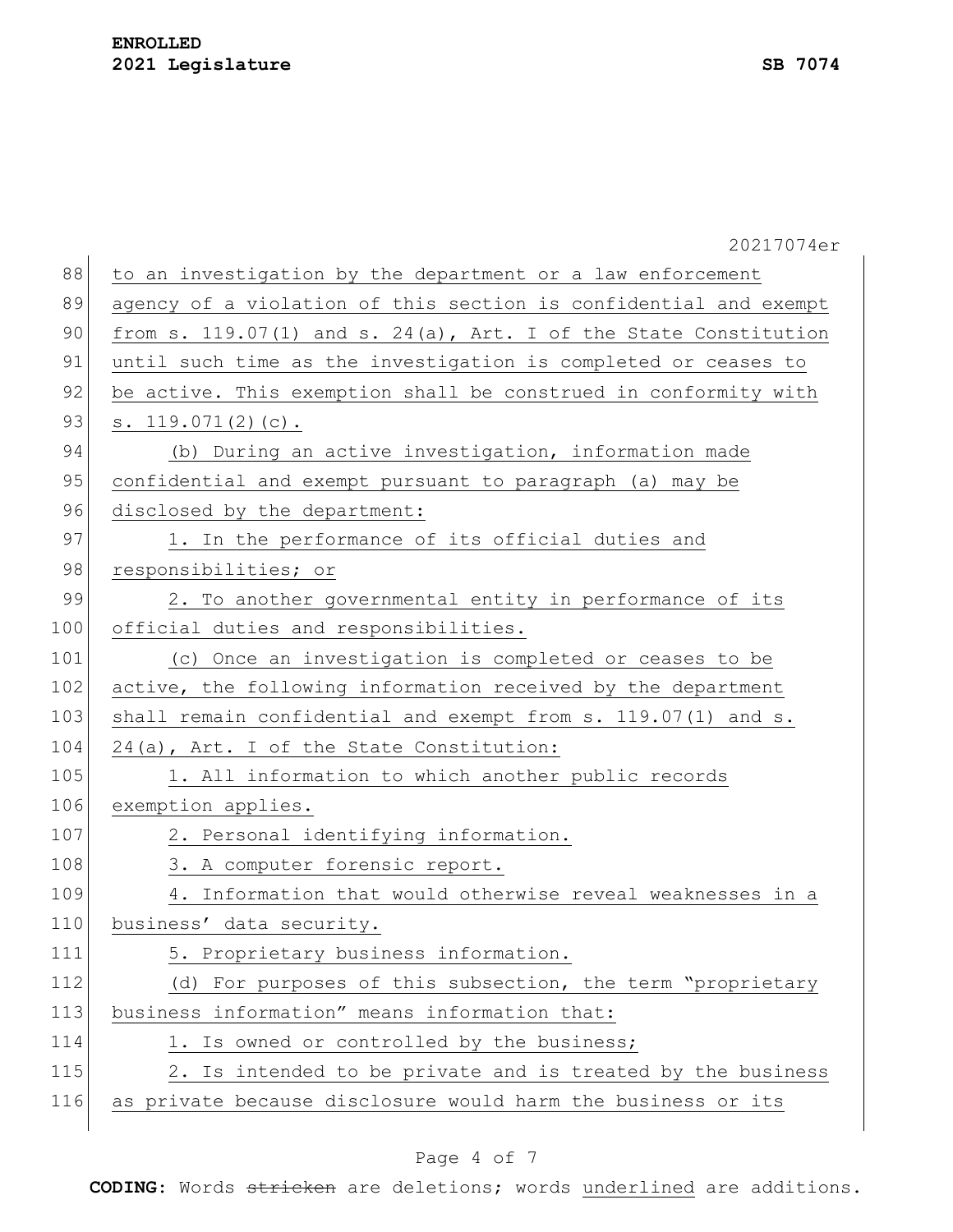| 117 | business operations;                                             |
|-----|------------------------------------------------------------------|
| 118 | 3. Has not been disclosed except as required by law or a         |
| 119 | private agreement that provides that the information will not be |
| 120 | released to the public;                                          |
| 121 | 4. Is not publicly available or otherwise readily                |
| 122 | ascertainable through proper means from another source in the    |
| 123 | same configuration as received by the department; and            |
| 124 | 5. Includes:                                                     |
| 125 | a. Trade secrets as defined in s. 688.002.                       |
| 126 | b. Competitive interests, the disclosure of which would          |
| 127 | impair the competitive advantage of the business that is the     |
| 128 | subject of the information.                                      |
| 129 | (e) This subsection is subject to the Open Government            |
| 130 | Sunset Review Act in accordance with s. 119.15 and shall stand   |
| 131 | repealed on October 2, 2026, unless reviewed and saved from      |
|     |                                                                  |
| 132 | repeal through reenactment by the Legislature.                   |
| 133 | Section 3. The Legislature finds that it is a public             |
| 134 | necessity that all information received by the Attorney General  |
| 135 | and the Department of Legal Affairs pursuant to an investigation |
| 136 | by the Attorney General, the Department of Legal Affairs, or a   |
| 137 | law enforcement agency under ss. 287.137 and 501.2041, Florida   |
| 138 | Statutes, be made confidential and exempt from s. $119.07(1)$ ,  |
| 139 | Florida Statutes, and s. 24(a), Article I of the State           |
| 140 | Constitution for the following reasons:                          |
| 141 | (1) A notification of a violation of s. 501.172, Florida         |
| 142 | Statutes, or antitrust laws may result in an investigation of    |
| 143 | such violations. The premature release of such investigatory     |
| 144 | information could frustrate or thwart the investigation and      |
| 145 | impair the ability of the Attorney General and the Department of |

# Page 5 of 7

**CODING**: Words stricken are deletions; words underlined are additions.

20217074er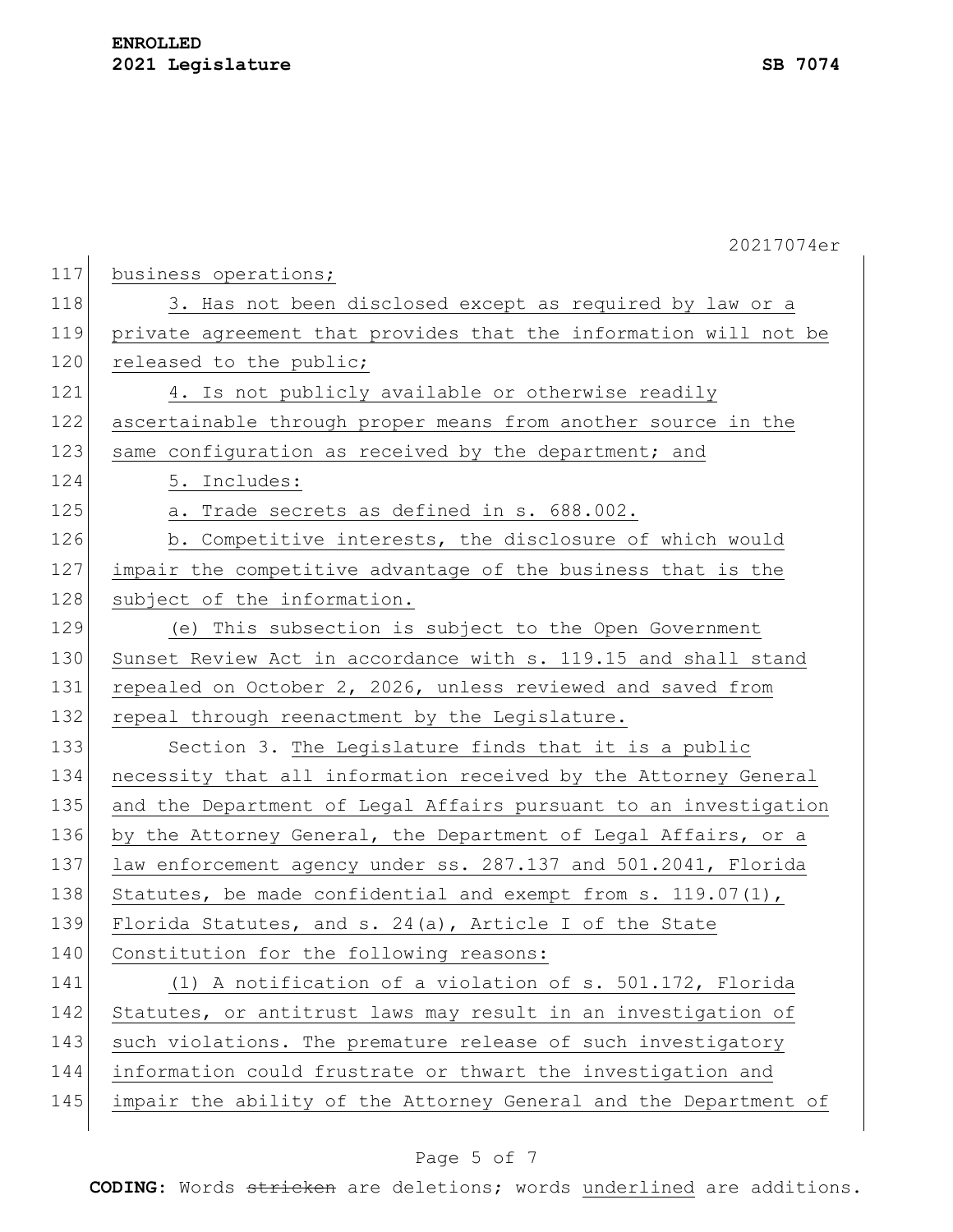20217074er 146 Legal Affairs to effectively and efficiently administer ss. 147 287.137 and 501.2041, Florida Statutes. In addition, release of 148 such information before completion of an active investigation 149 could jeopardize the ongoing investigation. 150 (2) To continue to protect from public disclosure all 151 information to which another public record exemption applies 152 once an investigation is completed or ceases to be active. 153 Release of such information by the Department of Legal Affairs 154 and the Attorney General would undo the specific statutory 155 exemption protecting that information. 156 (3) An investigation of social media platform activities is 157 likely to result in the gathering of personal identifying 158 information that could be used for the purpose of identity 159 theft. For this reason, personal identifying information should 160 remain confidential and exempt once an investigation is 161 completed or ceases to be active. 162 (4) Information received by the Attorney General and the 163 Department of Legal Affairs may contain proprietary business 164 information, including trade secrets. Through such information, 165 including trade secrets, a business derives independent, 166 economic value, actual or potential, from the information being 167 generally unknown to, and not readily ascertainable by, other 168 persons who might obtain economic value from its disclosure or 169 use. Allowing public access to proprietary business information, 170 including trade secrets, through a public records request could 171 destroy the value of the proprietary business information and 172 cause a financial loss to the business submitting the 173 information. Release of such information could give business 174 competitors an unfair advantage and weaken the position of the

#### Page 6 of 7